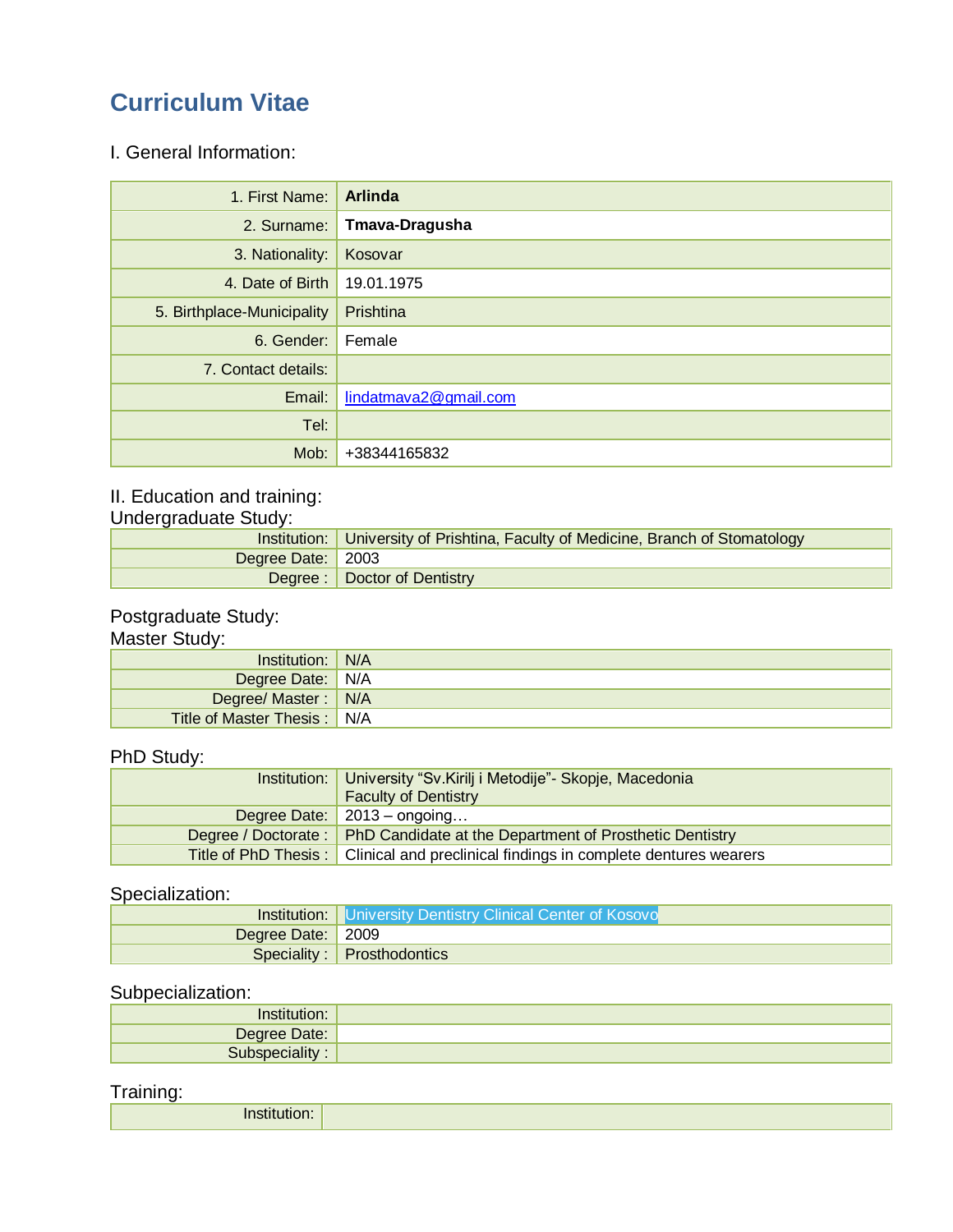| Degree Date:            |  |
|-------------------------|--|
| <b>Training Course:</b> |  |
| Institution:            |  |
| Degree Date:            |  |
| <b>Training Course:</b> |  |
| Institution:            |  |
| Degree Date:            |  |
| Training Course:        |  |

#### III. Preview academic experience:

| 1            | Chronology of gaining<br>academic titles | Year              | <b>University</b>                    | <b>Faculty</b> | Department     |
|--------------|------------------------------------------|-------------------|--------------------------------------|----------------|----------------|
| a            |                                          |                   |                                      |                |                |
| $\mathbf{C}$ | Assistant                                | 2010, 2016-2019   | College<br>"Rezonanca',<br>Prishtina | Dentistry      | Prosthodontics |
|              | Assistant                                | 2007-2019 ongoing | <b>UDCCK</b>                         | Dentistry      | Prosthodontics |
| d            | Lecturer                                 |                   |                                      |                |                |
| e            | Senior Lecturer                          |                   |                                      |                |                |
|              | Prof. as.                                |                   |                                      |                |                |
| g            | Prof. asoc.                              |                   |                                      |                |                |
| h            | Prof.                                    |                   |                                      |                |                |
|              | Academic of science                      |                   |                                      |                |                |

#### IV. Subject/s in which you are involved as teaching

| No.      | Study Program:        | Subject/s                           |
|----------|-----------------------|-------------------------------------|
| . .      | Doctor of Stomatology | Dental Prosthodontics, Pre-clinical |
| <u>.</u> |                       | Dental Prosthodontics, Clinical     |
| J.       |                       |                                     |

## V. Research activities: Impact Factor Points for Academic Staff

|                | Research activities - Aktiviteti shkencor                                                                              |                                                  |                                                 |                                              |  |
|----------------|------------------------------------------------------------------------------------------------------------------------|--------------------------------------------------|-------------------------------------------------|----------------------------------------------|--|
|                | Specifications (Specifikimi)                                                                                           | Number of publications<br>(Numri i publikimeve)  |                                                 |                                              |  |
| N <sub>o</sub> |                                                                                                                        | From the bigining<br>(Nga fillimi i<br>karierës) | In the past 5 years<br>(Në 5 vitet e<br>fundit) | In the past 3 years<br>(Në 3 vitet e fundit) |  |
|                | Publications in the papers with "impact factor" as author<br>Publikime në revista me "impakt faktor" si autor          |                                                  |                                                 |                                              |  |
| $\overline{c}$ | Publications in the papers with "impact factor" as<br>coauthor<br>Publikime në revista me "impakt faktor" si koautor   |                                                  |                                                 |                                              |  |
| 3              | Publications in the papers without "impact factor" as<br>author<br>Publikime në revista pa "imact faktor" si autor     |                                                  |                                                 |                                              |  |
| 4              | Publications in the papers without "impact factor" as<br>coauthor<br>Publikime në revista pa "imact faktor" si koautor |                                                  |                                                 |                                              |  |
| 5              | Publications in the papers published in Kosovo as author<br>Publikime në revista të Kosovës si autor                   |                                                  |                                                 |                                              |  |
| 6              | Publications in the papers published in Kosovo as<br>coauthor                                                          |                                                  |                                                 |                                              |  |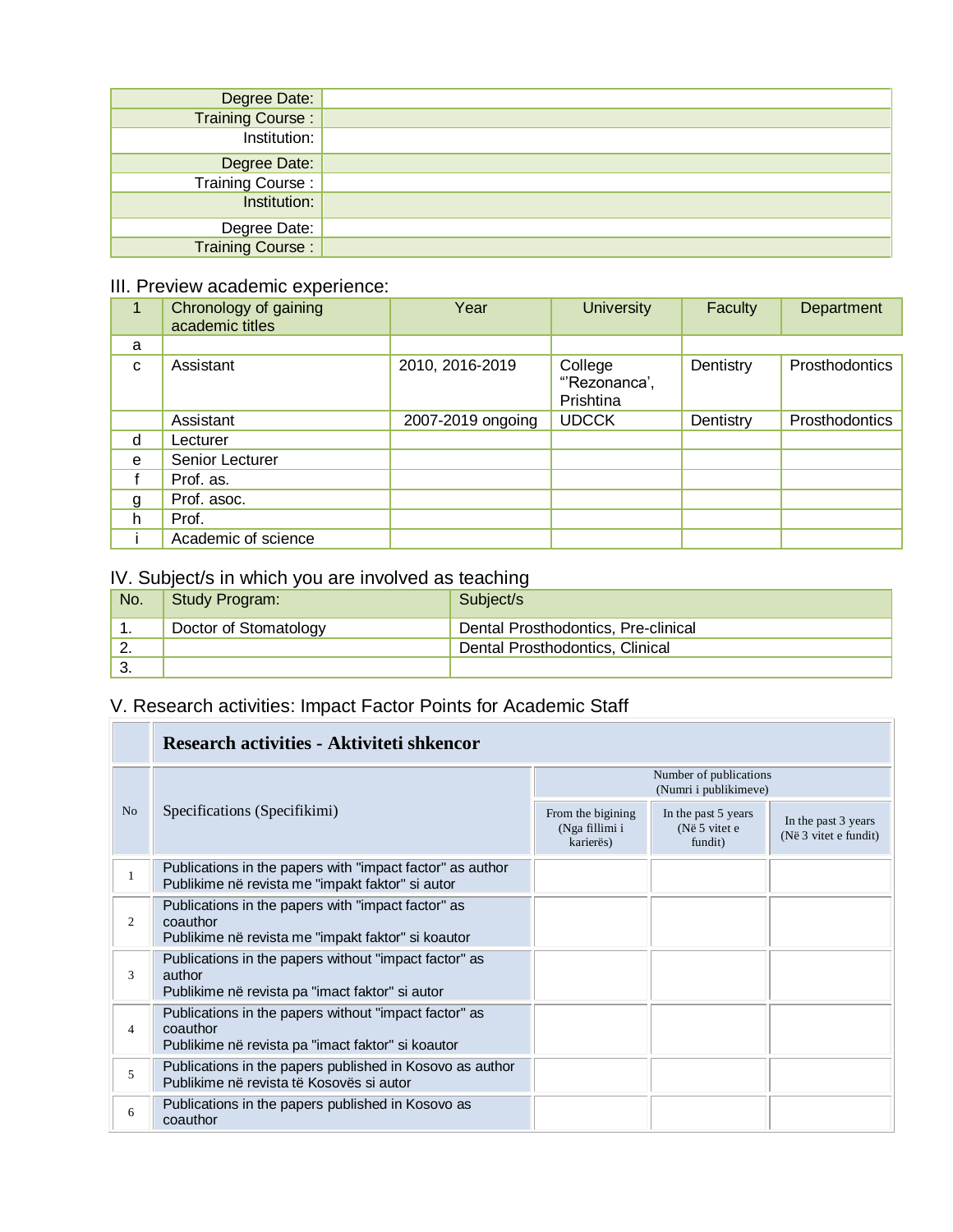|    | Publikime në revista të Kosovës si koautor                                                             |  |  |
|----|--------------------------------------------------------------------------------------------------------|--|--|
| 7  | Abstract from scientific conferences as author<br>Abstrakte nga konferencat shkencore si autor         |  |  |
| 8  | Abstract from scientific conferences as coauthor<br>Abstrakte nga konferencat shkencore si koautor     |  |  |
| 9  | Scientific monography as author<br>Monografi shkencore si autor                                        |  |  |
| 10 | Scientific monography as coauthor<br>Monografi shkencore si koautor                                    |  |  |
| 11 | Scientific books as author<br>Libra shkencorë si autor                                                 |  |  |
| 12 | Scientific books as coauthor<br>Libra shkencorë si koautor                                             |  |  |
| 13 | Participation in international scientific projects<br>Pjesëmarrja në projekte shkencore internacionale |  |  |
| 14 | Other contributions<br>Kontribute tjera                                                                |  |  |
| 15 | University Textbook - Tekst universitar                                                                |  |  |
| 16 | No. of citation of your publications - Nr. i citimeve të<br>publikimeve tuaja                          |  |  |
|    | <b>TOTAL</b>                                                                                           |  |  |

### V.A.The data for publications/Citations

| No.            | Author, title, paper, year, volume, number, pages                                                                                                                                                                | "Impact<br>factor"<br>points | <b>Without</b><br>"Impact<br>factor" | Journal, Volum,<br>Number, pages                                                                                     |
|----------------|------------------------------------------------------------------------------------------------------------------------------------------------------------------------------------------------------------------|------------------------------|--------------------------------------|----------------------------------------------------------------------------------------------------------------------|
| $\mathbf{1}$   | Shala KS, Dula LJ, Pustina-Krasniqi T, Bicaj T,<br>Ahmedi EF, Lila-Krasniqi Z, Tmava-Dragusha A.<br>ElectromyoFigureic Evaluation<br>of<br>Functional<br>Adaptation of Patients with New Complete Dentures.      |                              |                                      | International<br>Journal of<br>Dentistry 2018 Mar<br>11;2018:2412084.                                                |
| 2              | Shala K, Tmava-Dragusha A, Dula L, Pustina-<br>Krasniqi T, Bicaj T, Ahmedi E, Lila Z. Evaluation of<br>Maximum Bite Force in Patients with Complete<br>Dentures.                                                 |                              |                                      | Open Access<br>Maced J Med Sci<br>2018 Mar<br>13;6(3):559-563.                                                       |
| 3              | Shala KS, Dula LJ, Pustina-Krasniqi T, Bicaj<br>T. Ahmedi EF, Lila-Krasniqi Z, Tmava-Dragusha<br>A. Evaluation of Sensibility Threshold for<br>Interocclusal Thickness of Patients Wearing<br>Complete Dentures. |                              |                                      | International<br>Journal of<br><b>Dentistry June</b><br>$2017(5):1-5$<br>DOI:<br>10.1155/2017/513<br>89502017        |
| $\overline{4}$ | Lila-Krasniqi Z, Shala K, Krasniqi TP, Bicaj<br>T, Ahmedi E, Dula L, Dragusha AT, Guguvcevski L<br>Differences between Subjective Balanced<br>Occlusion and Measurements Reported With T-<br>Scan III.           |                              |                                      | <b>Open Access</b><br><b>Maced J Med Sci.</b><br>2017 Aug<br>8;5(5):667-672.<br>doi:<br>10.3889/oamjms.2<br>017.094. |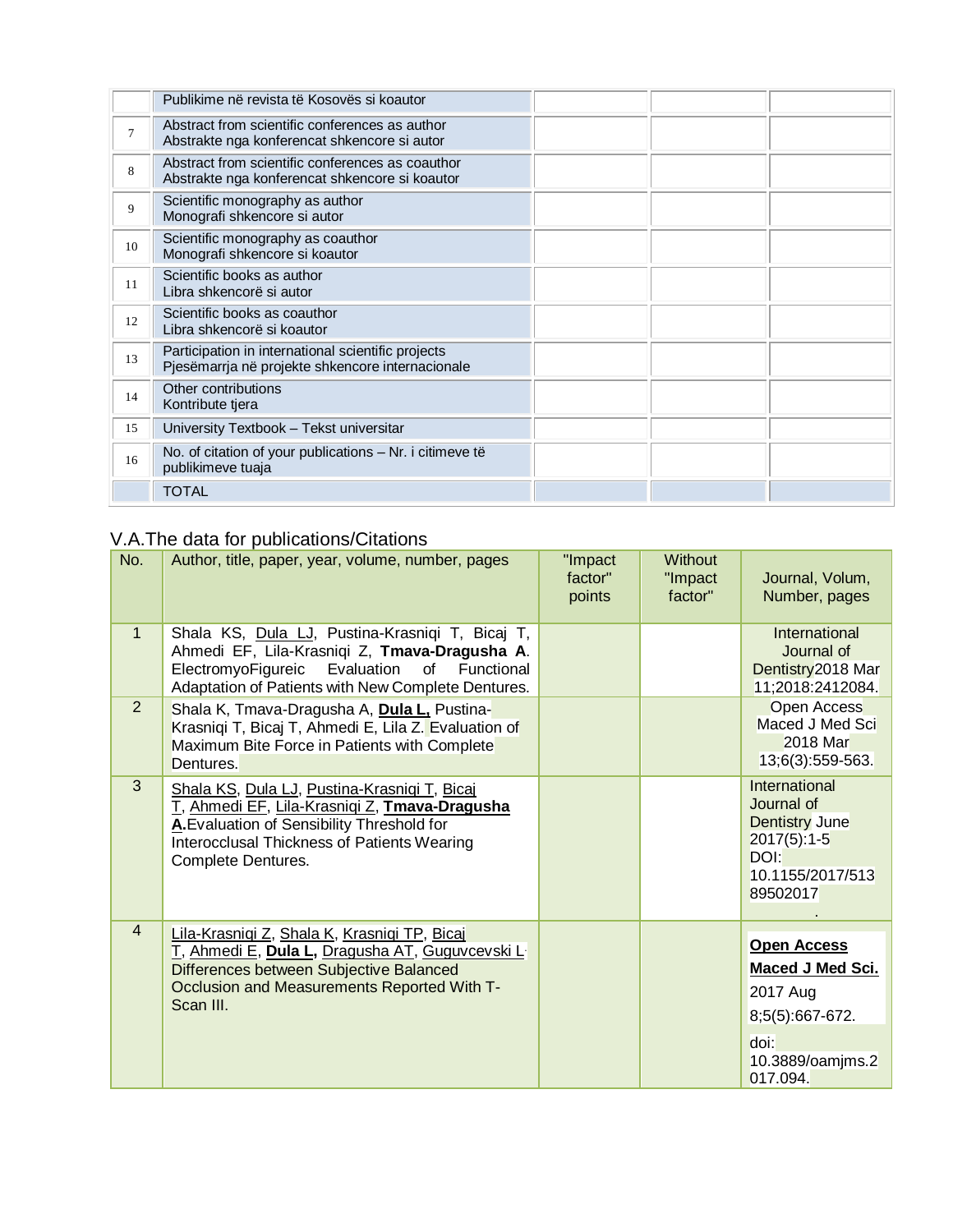| 5              | Kujtim SH. Shala, Linda J.Dula, Teuta Pustina-<br>Krasniqi, Teuta Bicaj, Enis F. Ahmedi, Zana Lila-<br>Krasniqi, Arlinda Tmava-Dragusha. Patients<br>Satisfaction with Removable Partial Dentures: A<br>Retrospective Case Series.                            |  | <b>The Open</b><br><b>Dentistry</b><br>Journal2016;<br>10:656-663.                     |
|----------------|---------------------------------------------------------------------------------------------------------------------------------------------------------------------------------------------------------------------------------------------------------------|--|----------------------------------------------------------------------------------------|
| 6              | Teuta Bicaj, Teuta Pustina-Krasnigi, Enis Ahmedi,<br>Linda Dula, Zana Lila, Arlinda Dragusha, Resmije<br>Ademi Abdyli, Nexhmije Ajeti. The Relation<br>between the Preferred Chewing Side and Occlusal<br>Force Measured by T-Scan III System.                |  | Open Journal of<br>Stomatology2015,<br>$5(4)$ ; 47-52.                                 |
| $\overline{7}$ | Teuta Pustina-Krasniqi, Ariana Bytyçi, Teuta Bicaj,<br>Enis Ahmedi, Linda Dula, Zana Lila, Arlinda<br>Dragusha, Nexhmije Ajeti. The Color of Natural<br>Teeth Investigated by Visual Perception and<br>Spectrophotometer.                                     |  | Open Journal of<br>Stomatology2015,<br>$5(2)$ ; 26-35.                                 |
| 8              | Ahmedi, J., Ahmedi, E., Agani, Z., Hamiti, V.,<br>Recica, B. and Tmava-<br>Dragusha, A. (2014) The Efficacy of 1%<br>Chlorhexidine Gel on the<br><b>Reduction of Dry Socket Occurence Following</b><br><b>Surgical Third Molar</b><br>Extraction-Pilot Study. |  | Open Journal of<br>Stomatology, 4,<br>$152 - 160$ .<br>doi:10.4236/ojst.20<br>14.43023 |

#### V.B.Data for other publications

| No.      | Title, Specification | Year |
|----------|----------------------|------|
|          |                      |      |
| $\Omega$ |                      |      |
| 3        |                      |      |
| 4        |                      |      |
| 5        |                      |      |

## V.C.Presentations/Participation in Conferences, Congresses, sympossiums, etc.

| No. | Author, title, scientific meeting, abstracts book page                                                                                                                                                                                                                                        | Oral<br>present. | Poster<br>present. | Participat<br><i>ion</i> |
|-----|-----------------------------------------------------------------------------------------------------------------------------------------------------------------------------------------------------------------------------------------------------------------------------------------------|------------------|--------------------|--------------------------|
|     | Dula L. Shala K, Pustina-Krasniqi T, Bicaj T, Krasniqi-Lila Z,<br>Ahmedi E, Tmava-Dragusha A. Masticatory efficiency of<br>removable partial dentures on and comparison with natural<br>dentition. Spring Conference "Advanced Dentistry" with<br>international attendance. April 28-29. 2018 |                  |                    |                          |
| 2   | Dula L. Shala K, Pustina-Krasniqi T, Bicaj T, Krasniqi-Lila Z,<br>Ahmedi E, Tmava-Dragusha A. Imapct of Removable Partial<br>Dentures on Masticatory Efficency and Compared with                                                                                                              |                  |                    |                          |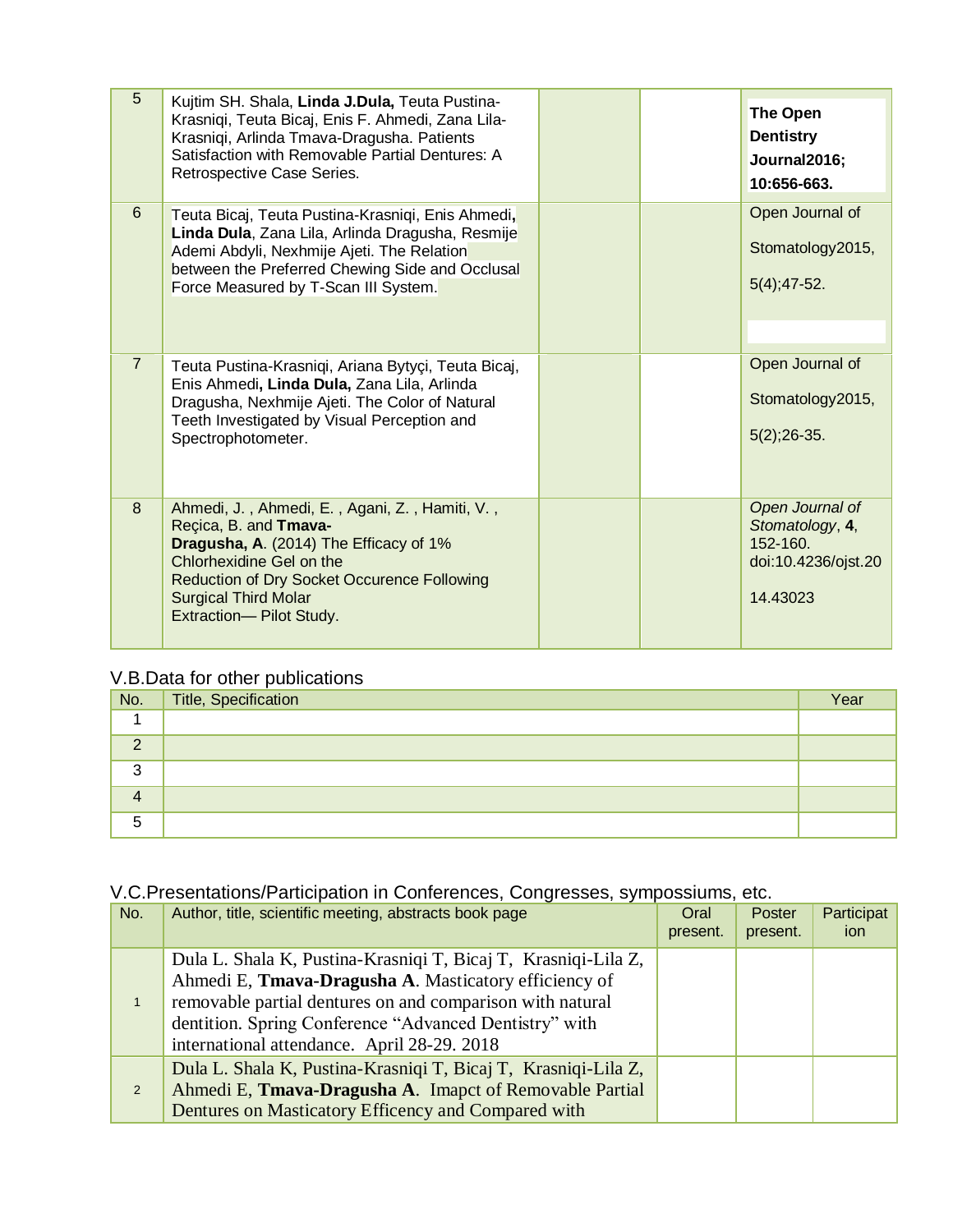|                 | <b>Opposing Dental Arch. International Dental Journal FDI</b>     |  |  |
|-----------------|-------------------------------------------------------------------|--|--|
|                 | Annual World Dental Congress, Poznan, Poland. September           |  |  |
|                 |                                                                   |  |  |
|                 | 2016 (suppl 1) 57-110.                                            |  |  |
|                 | Shala K, Dula L, Pustina-Krasniqi T, Bicaj T, Ahmedi E, Lila -    |  |  |
|                 | Krasniqi Z, Tmava -Dragush A, Kryeziu I. The Effect of            |  |  |
|                 | Removable Partial Denture on the Periodontal Health of the        |  |  |
| 3               | Abutment Teeth According to Dental Support. International         |  |  |
|                 | Dental Journal FDI Annual World Dental Congress, Poznan,          |  |  |
|                 |                                                                   |  |  |
|                 | Poland. September 2016 (suppl 1) 111-163.                         |  |  |
|                 | Zana Lila Krasniqi; Ljuben Guguvčevski; Kujtim Shala; Linda       |  |  |
|                 | Dula; Arlinda Tmava Dragusha; Teuta Pustina Krasniqi;             |  |  |
|                 | Teuta Bicaj; Enis Ahmedi. Occlusion as possible cause of the      |  |  |
| $\overline{4}$  | emergence of temporo mandibular Disorders. 4-th Nacional          |  |  |
|                 | Congress of Stomatology. November 05-07, 2015, Tirana,            |  |  |
|                 | Albania.                                                          |  |  |
|                 |                                                                   |  |  |
|                 | Linda Dula, Kujtim Shala, Gloria Staka, Teuta Pustina, Teuta      |  |  |
|                 | Bicaj, Zana Lila, Enis Ahmedi, Arlinda Tmava. Impact of           |  |  |
|                 |                                                                   |  |  |
| $5\phantom{.0}$ | removable partial dentures on masticatory efficiency and          |  |  |
|                 | comparison with natural dentition. Book of abstracts, 39-th       |  |  |
|                 | Annual Conference of the European Prosthodontic Association.      |  |  |
|                 | September 3-5, 2015 Prague, Czech Republic.                       |  |  |
|                 | Kujtim Shala, Linda Dula, Enis Ahmedi, Zana Lila, Teuta           |  |  |
|                 | Pustina, Teuta Bicaj, Arlinda Tmava. The effect of removable      |  |  |
|                 | partial dentures on the periodontal health of abutment and non-   |  |  |
| 6               | abutment teeth. Book of abstracts, 39-th Annual Conference of     |  |  |
|                 |                                                                   |  |  |
|                 | the European Prosthodontic Association. September 3–5, 2015       |  |  |
|                 | Prague, Czech Republic.                                           |  |  |
|                 | Teuta Pustina - Krasniqi, Teuta Bicaj, Enis Ahmedi, Linda         |  |  |
|                 | Dula, Zana Lila, Arlinda Tmava, Arben Myrtezani. The              |  |  |
| $\overline{7}$  | gradation of the color in natural teeth. Book of abstracts, 39-th |  |  |
|                 | Annual Conference of the European Prosthodontic Association.      |  |  |
|                 | September 3–5, 2015 Prague, Czech Republic.                       |  |  |
|                 | Zana Lila-Krasniqi, Kujtim Shala, Linda Dula, Teuta Pustina,      |  |  |
|                 | Teuta Bicaj, Enis Ahmedi, Arlinda Tmava, Ljuben                   |  |  |
|                 | Guguvcevski. The relationship between the dental occlusion        |  |  |
|                 |                                                                   |  |  |
| 8               | and temporomandibular disorders (poster presentation). Book       |  |  |
|                 | of abstracts, 39-th Annual Conference of the European             |  |  |
|                 | Prosthodontic Association. September 3–5, 2015 Prague,            |  |  |
|                 | Czech Republic.                                                   |  |  |
|                 | Arlinda Tmava- Dragusha, Kujtim Shala, Linda Dula, Zana           |  |  |
|                 | Lila- Krasniqi, Edmond Dragusha, Enis Ahmedi, Teuta Bicaj,        |  |  |
|                 | Teuta Pustina. Rehabilitation of vertical dimension in patient    |  |  |
| 9               | with tooth wear: A case report. Book of abstracts, 39-th Annual   |  |  |
|                 | Conference of the European Prosthodontic Association.             |  |  |
|                 |                                                                   |  |  |
|                 | September 3–5, 2015 Prague, Czech Republic.                       |  |  |
| 10 <sup>1</sup> | Zana Lila-Krasniqi, Linda Dula, Teuta Bicaj, Teuta Pustina,       |  |  |
|                 | Enis Ahmedi, Arlinda Tmava, Kujtim Shala. Severity and            |  |  |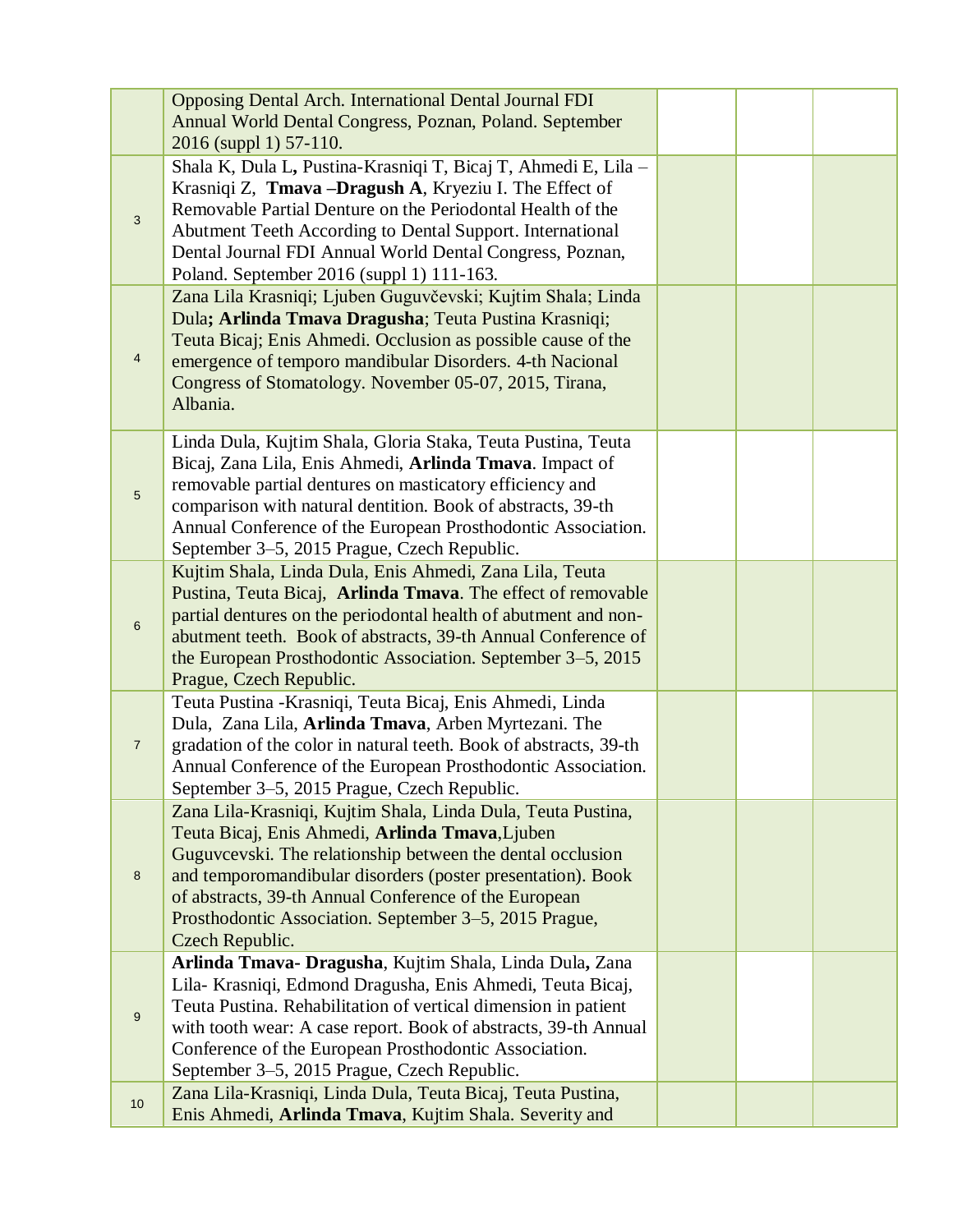|    | <b>Consequences of Removabal Partial Dentures on Remaining</b><br>Teeth. III -ed Congress of National Albanian Dentistry,<br>Skopje, Macedonia. October 11-13, 2013.                                                                                                                                                      |  |  |
|----|---------------------------------------------------------------------------------------------------------------------------------------------------------------------------------------------------------------------------------------------------------------------------------------------------------------------------|--|--|
| 11 | Arlinda Tmava-Dragusha, Kujtim Shala, Linda Dula, Zana<br>Lila-Krasniqi. Prosthetic rehabilitation of patient with teeth<br>abrasion. III -ed Congress of National Albanian Dentistry,<br>Skopje, Macedonia. October 11-13, 2013.                                                                                         |  |  |
| 12 | Teuta Pustina-Krasniqi, Kujtim Shala, Enis Ahmedi, Teuta<br>Bicaj, Mergime Prekazi, Aida Rexhepi, Linda Dula, Zana Lila-<br>Krasniqi, Arlinda Dragusha. Overdentures as tretmant of<br>choice for Down Sindrom. III -ed Congress of National<br>Albanian Dentistry, Skopje, Macedonia. October 11-13, 2013.               |  |  |
| 13 | Linda Dula, Kujtim Shala, Zana Lila-Krasniqi, Arlinda<br>Dragusha, Teuta Bicaj, Teuta Pustina Krasniqi, Enis Ahmedi.<br>The Impact of Complete Dentures on Oral Health Related<br>Quality of Life International Dental Journal FDI Annual World<br>Dental Congress, Istanbul, Turkey 2013. August 28-31,<br>2013:63:1-98. |  |  |
| 14 | Linda Dula, Kujtim Shala, Zana Lila-Krasniqi, Arlinda<br>Tmava, Teuta Bicaj, Enis F. Ahmedi. Impact of complete<br>dentures on quality of life of patients rating by OHRQoL.<br>International Congress of Wholealbanian Stomatology,<br>Prishtina. October 2011, Vol. 2, pg. 61-62.                                       |  |  |
| 15 |                                                                                                                                                                                                                                                                                                                           |  |  |
| 16 |                                                                                                                                                                                                                                                                                                                           |  |  |
| 17 |                                                                                                                                                                                                                                                                                                                           |  |  |
| 18 |                                                                                                                                                                                                                                                                                                                           |  |  |
| 19 |                                                                                                                                                                                                                                                                                                                           |  |  |
| 20 |                                                                                                                                                                                                                                                                                                                           |  |  |

#### V.D. Scientific Interests:

| Topic:        |  |
|---------------|--|
| Description:  |  |
| Topic:        |  |
| Description : |  |

### VI. Working Experience:

|                 | Institution and   "Flora Dent" Prishtina                          |
|-----------------|-------------------------------------------------------------------|
| location:       |                                                                   |
| Period:         | 2004-2006                                                         |
| Position :      | Dentist                                                           |
|                 | Description: Provision of General Dentistry services              |
|                 |                                                                   |
| Institution and | <b>University Dentistry Clinical Center of Kosovo", Prishtina</b> |
| location:       |                                                                   |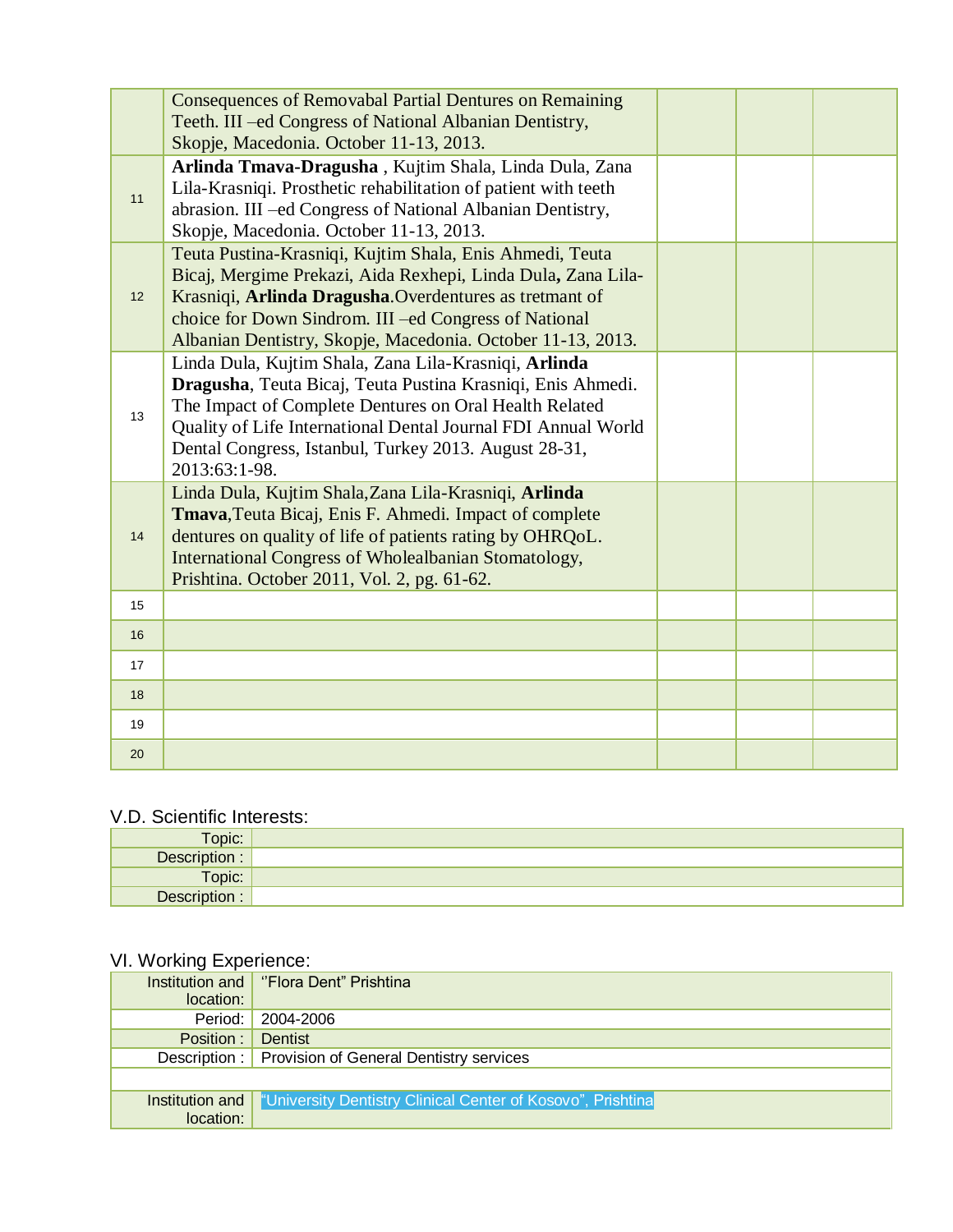| Period:                      | 2006- ongoing                       |
|------------------------------|-------------------------------------|
| Position:                    | <b>Specialist of Prosthodontics</b> |
| Description : $\vert$        | Provision of specialistic servises  |
|                              |                                     |
| Institution and<br>location: | "Creative dentistry" Prishtina      |
| Period:                      | 2018-ongoing                        |
| Position :                   | <b>Dentist-Specialist</b>           |
| Description :                | Provision of specialistic servises  |
|                              |                                     |
| Institution and              |                                     |
| location:                    |                                     |
| Period:                      |                                     |
| Position :                   |                                     |
| Description:                 |                                     |

#### VII. Other Experiences:

| А.              | Managing experiences, projects managing, etc. | Year | <b>University</b> | Faculty | Department |
|-----------------|-----------------------------------------------|------|-------------------|---------|------------|
|                 |                                               |      |                   |         |            |
| $\sqrt{2}$<br>∠ |                                               |      |                   |         |            |
| J               |                                               |      |                   |         |            |

| <b>B.</b>     | Mobility / reasons | Year | <b>University</b> | Faculty | Department |
|---------------|--------------------|------|-------------------|---------|------------|
|               |                    |      |                   |         |            |
| $\Omega$<br>∠ |                    |      |                   |         |            |
| 3             |                    |      |                   |         |            |

| C.              | <b>Members of Associations</b> | <b>Status in Association</b> | Year |
|-----------------|--------------------------------|------------------------------|------|
|                 |                                |                              |      |
| ⌒               |                                |                              |      |
| $\sqrt{2}$<br>J |                                |                              |      |
|                 |                                |                              |      |

#### VIII. Additional information:

| Organizational skills and competences:         |          |         |         |
|------------------------------------------------|----------|---------|---------|
| Computer skills and competences:               |          |         |         |
| Language skills: (1 to 5: 1 lowest - 5 fluent) |          |         |         |
| Language                                       | Speaking | Writing | Reading |
| English                                        |          | b       | 5       |
| Macedonian                                     |          |         |         |
| Serbo-Croatian                                 | 4        | 5       | 5       |
| Turkish                                        |          |         |         |

Name and surname: Arlinda Tmava-Dragusha